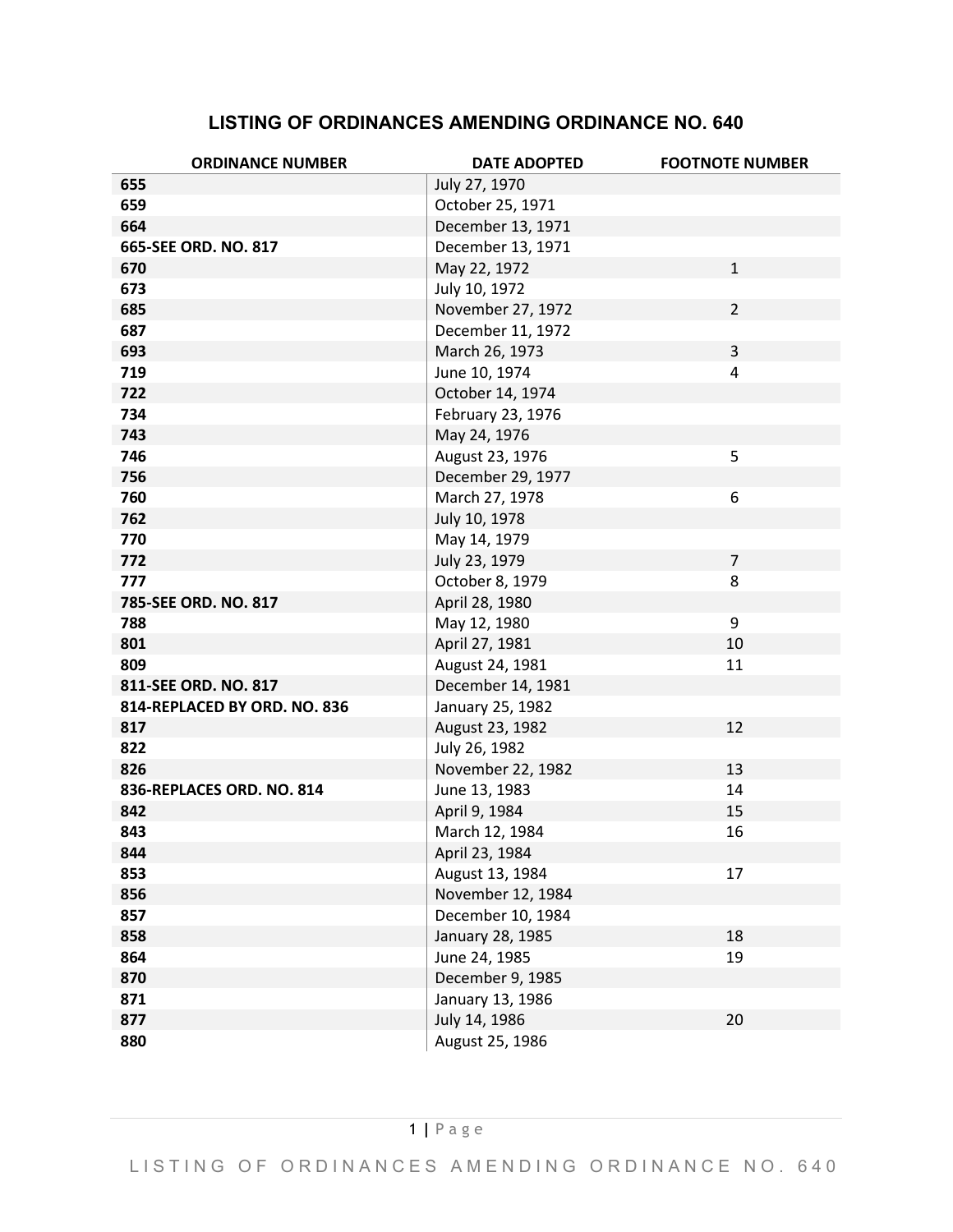| <b>ORDINANCE NUMBER</b> | <b>DATE ADOPTED</b> | <b>FOOTNOTE NUMBER</b> |
|-------------------------|---------------------|------------------------|
| 881                     | August 25, 1986     |                        |
| 882                     | August 25, 1986     |                        |
| 883                     | September 8, 1986   | 21                     |
| 886                     | April 27, 1987      | 22                     |
| 887                     | April 27, 1987      | 23                     |
| 888                     | April 27, 1987      | 24                     |
| 889                     | April 13, 1987      |                        |
| 895                     | June 22, 1987       |                        |
| 896                     | July 13, 1987       | 25                     |
| 897                     | August 10, 1987     |                        |
| 902                     | February 8, 1988    |                        |
| 905                     | May 9, 1988         | 26                     |
| 907                     | May 9, 1988         | 27                     |
| 908                     | May 9, 1988         |                        |
| 909                     | April 25, 1988      | 28                     |
| 915                     | July 11, 1988       | 29                     |
| 917                     | September 26, 1988  | 30                     |
| 922                     | December 12, 1988   | 31                     |
| 936                     | January 22, 1990    | 32                     |
| 937                     | January 22, 1990    | 33                     |
| 938                     | January 8, 1990     |                        |
| 940                     | February 12, 1990   |                        |
| 945                     | July 23, 1990       | 34                     |
| 948                     | July 9, 1990        |                        |
| 949                     | July 9, 1990        |                        |
| 954                     | September 24, 1990  | 35                     |
| 958                     | November 12, 1990   | 36                     |
| 959                     | January 28, 1991    |                        |
| 961                     | December 10, 1990   | 37                     |
| 973                     | October 14, 1991    |                        |
| 983                     | March 23, 1992      |                        |
| 991                     | December 14, 1992   | 38                     |
| 995                     | December 14, 1992   |                        |
| 996                     | February 8, 1993    |                        |
| 997                     | April 12, 1993      |                        |
| 1006                    | November 8, 1993    |                        |
| 1007                    | November 8, 1993    |                        |
| 1011                    | February 14, 1994   | 39                     |
| 1012                    | March 14, 1994      | 40                     |
| 1021                    | October 10, 1994    | 41                     |
| 1020                    | October 10, 1994    | 42                     |
| 1025                    | December 12, 1994   |                        |
| 1026                    | December 12, 1994   |                        |
| 1027                    | December 12, 1994   | 43                     |

LISTING OF ORDINANCES AMENDING ORDINANCE NO. 640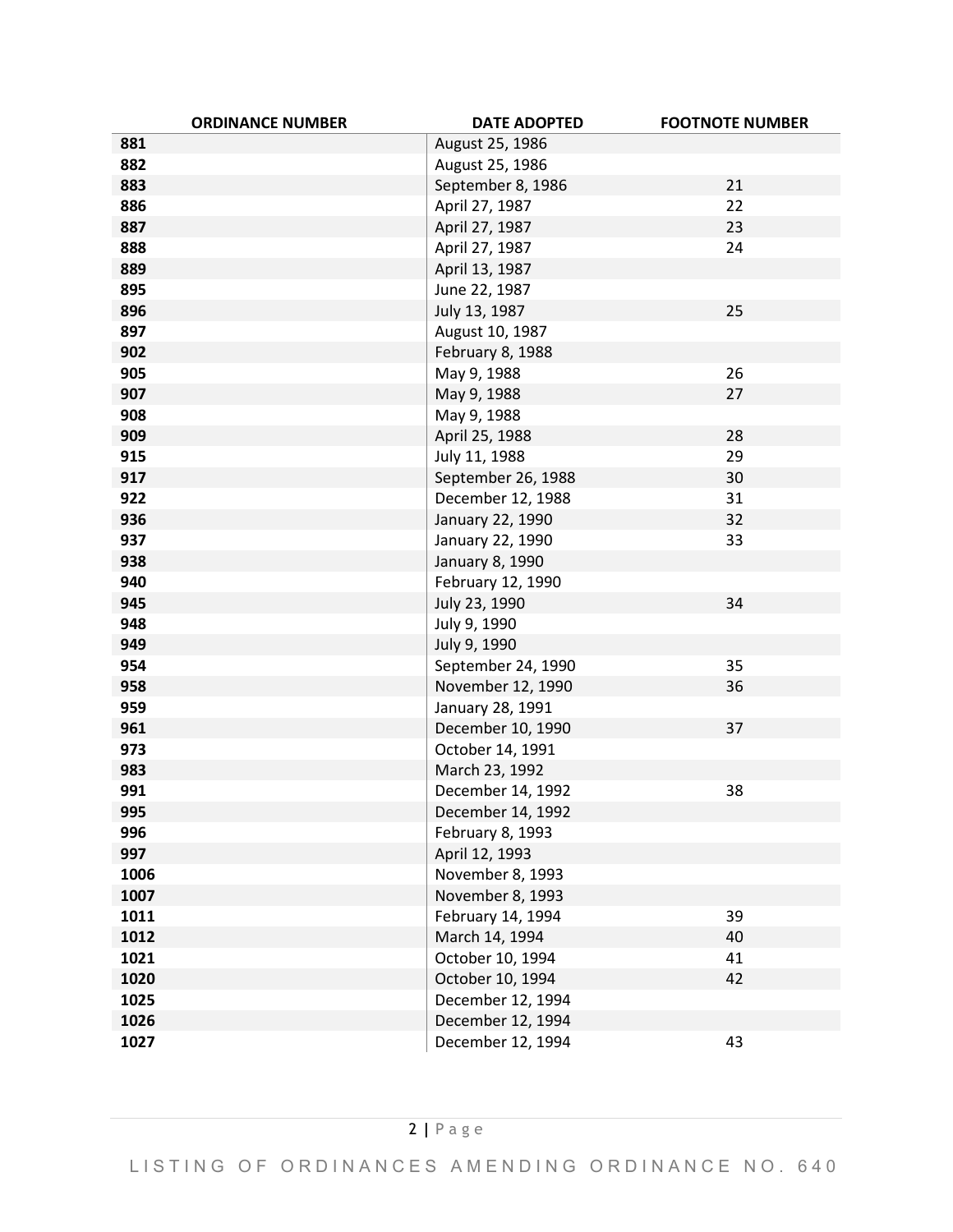| <b>ORDINANCE NUMBER</b> | <b>DATE ADOPTED</b> | <b>FOOTNOTE NUMBER</b> |
|-------------------------|---------------------|------------------------|
| 1046                    | October 23, 1995    | 44                     |
| 1050                    | December 11, 1995   | 45                     |
| 1062                    | July 22, 1996       | 46                     |
| 1084                    | October 27, 1997    | 47                     |
| 1093                    | May 11, 1998        |                        |
| 1096                    | July 27, 1998       | 48                     |
| 1098                    | October 26, 1998    | 49                     |
| 1099                    | January 11, 1999    | 50                     |
| 1111                    | July 12, 1999       |                        |
| 1112                    | July 12, 1999       |                        |
| 1118                    | February 14, 2000   |                        |
| 1124                    | July 10, 2000       |                        |
| 1127                    | August 14, 2000     | 51                     |
| 1125                    | September 25, 2000  | 52                     |
| 1144                    | September 10, 2001  | 53                     |
| 1151                    | August 26, 2002     | 54                     |
| 1152                    | August 26, 2002     | 55                     |
| 1153                    | November 12, 2002   | 56                     |
| 1159                    | July 14, 2003       | 57                     |
| 1167                    | February 9, 2004    | 58                     |
| 1166                    | February 23, 2004   | 59                     |
| 1174                    | July 12, 2004       | 60                     |
| 1178                    | August 9, 2004      | 61                     |
| 1186                    | April 11, 2005      | 62                     |
| 1190                    | June 13, 2005       | 63                     |
| 1196                    | December 12, 2005   | 64                     |
| 1201                    | April 10, 2006      | 65                     |
| 1207                    | January 8, 2007     | 66                     |
| 1212                    | April 9, 2007       | 67                     |
| 1213                    | April 9, 2007       | 68                     |
| 1215                    | May 14, 2007        | 69                     |
| 1225                    | March 10, 2008      | 70                     |
| 1226                    | March 24, 2008      | $71\,$                 |
| 1231                    | June 9, 2008        | 72                     |
| 1232                    | August 11, 2008     | 73                     |
| 1235                    | January 12, 2009    | 74                     |
| 1234                    | February 23, 2009   | 75                     |
| 1246                    | March 22, 2010      | 76                     |
| 1252                    | November 22, 2010   | 77                     |
| 1262                    | January 9, 2012     | 78                     |
| 1264                    | April 9, 2012       | 79                     |
| 1279                    | January 13, 2014    | 80                     |
| 1285                    | July 14, 2014       | 81                     |
| 1286                    | January 12, 2015    | 82                     |